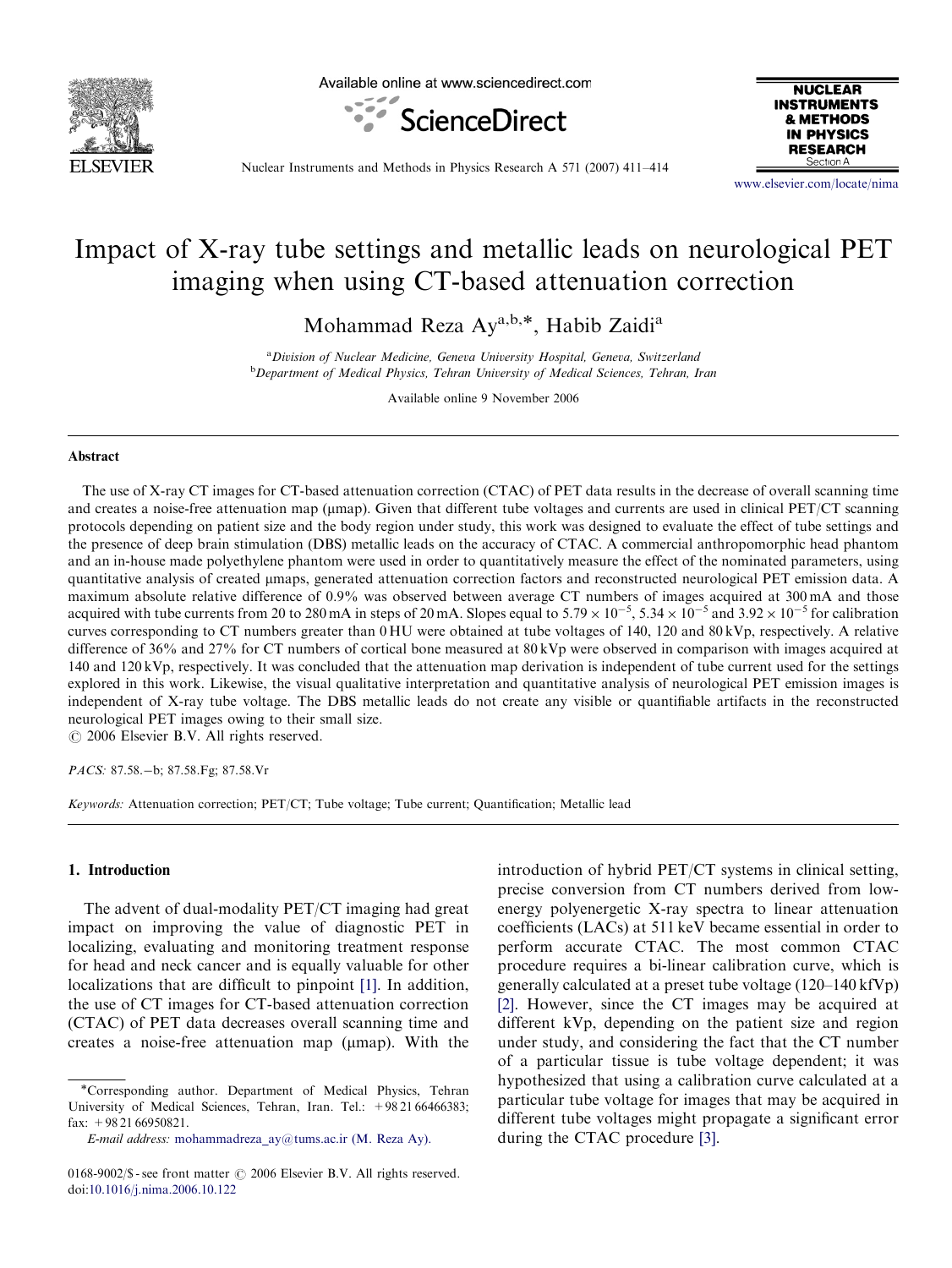It is well known that a high tube current improves CT image quality at the expense of increasing patient dose. With the introduction of PET/CT systems, several questions had to be answered, one of them is ''to which limit can the CT tube current be reduced while still yielding adequate mmaps for attenuation correction of PET data?''. Kamel et al. [\[4\]](#page-3-0) investigated the effect of varying tube current and showed that a low tube current CT is sufficient for CTAC using comparative quantitative analysis of reconstructed clinical PET images. Likewise, a new preprocessing algorithm was proposed recently to use a single ultra-low dose CT scan for both  $\mu$ map construction and lesion localization [\[5\].](#page-3-0)

During the last few years, deep brain stimulation (DBS) techniques have been established as a therapy method for Parkinson's disease. Some studies reported potential appearance of metallic artifacts. However, the impact of the presence of DBS metallic leads on the accuracy of CTAC has not been investigated before.

The aim of this work was twofold: firstly, study the impact of using different X-ray tube settings on the accuracy of CTAC through quantitative analysis of created mmaps, generated attenuation correction factors (ACFs) and reconstructed neurological PET emission data using experimental anthropomorphic phantom studies and secondly, investigate the effect of artefacts resulting from the presence of metallic leads used in DBS techniques for the treatment of Parkinson's disease on CTAC in neurological PET studies.

## 2. Material and methods

To investigate the effect of X-ray tube voltage and presence of DBS metallic leads on the accuracy of CTAC, experimental measurements of the anthropomorphic striatal phantom (Radiology Support Devices Inc., Long Beach, CA) were performed. This phantom consists of four small cavities that can be filled independently representing the left and right caudate and left and right putamen. In addition, there is a larger main chamber surrounding the four small cavities representing the rest of the brain. This study relied on the use of PET and CT data acquired on separate PET and CT scanners as a combined PET/CT scanner was not available to us during the study design. The main motivations behind the choice of cerebral imaging is that automated multimodality coregistration techniques work relatively well and can be applied most successfully to neurological studies. An activity concentration  $(^{18}F)$  ratio of 1:8 between the main chamber and small cavities were used for the PET emission study which lasted 25 min followed by a 10 min post-injection transmission scan performed using single-photon emitting point sources of Cs-137 on the ECAT ART PET scanner (CTI/Siemens, Knoxville, TN). Thereafter, CT data from the same region were acquired using the Aquilion CT scanner (Toshiba Medical Systems Corporation, Tokyo, Japan) at 240 mA and different tube voltages (80, 120 and 140 kVp) in order to apply the CTAC procedure to the emission data. Calibration curves calculated at 120 kVp were used to create sets of umaps from acquired CT images. The apparent recovery coefficient (ARC) and activity concentration were calculated for the five compartments of the phantom as figures of merit for the quantitative analysis of reconstructed PET images. Partial volume correction was applied to the striatal phantom images using the popular geometric transfer matrix (GTM)-based method as described in our previous study [\[3\]](#page-3-0).

A polyethylene cylindrical phantom ( $\varnothing$ 250+0.5 mm) containing 16 cylindrical holes ( $\varnothing$ 20+0.5 mm) was made in order to investigate the effect of tube current on the accuracy of CTAC. Fourteen syringes were filled with  $K_2HPO_4$  solution and water with concentration varying between 50 and 900 mg/cm<sup>3</sup> to simulate cortical bone with different densities. The prepared syringes together with two additional syringes containing water and air were inserted into the polyethylene phantom's holes. Subsequently, the phantom was scanned on the Aquilion CT scanner in tube currents varying between 20 and 300 mA with a step of 20 mA at 120 kVp tube voltage. Bi-linear calibration curves were calculated at 120 kVp tube voltage according to the method proposed by Bai et al. [\[2\]](#page-3-0) in order to apply CTAC to PET emission data sets.

The corresponding attenuation correction factors were calculated by down-sampling of the CT image matrix to  $128 \times 128$  followed by smoothing using a 6-mm Gaussian filter to match the resolution of actual PET scanner used in this study. Thereafter the CT number values in Hounsfield units were transformed to linear attenuation coefficients at 511 keV using the calculated bi-linear curve. The created  $\mu$ maps (128 × 128 × 47) were forward-projected generating 47 ACF sinograms. The attenuation corrected data were reconstructed with 3DRP reprojection algorithm using ECAT 7.2.1 software. It should be emphasized that, whereas the CT and PET images were acquired on different scanners, to avoid any artifacts arising from misalignment of images during CTAC the CT and PET images were aligned accurately using multi-modality software (off-line fusion) in HERMES workstation (Nuclear Diagnostics AB, Stockholm, Sweden).

To characterize the magnitude of potential artifacts arising from the presence of DBS metallic leads on generating CTAC, the Platinum/Iridium metallic leads having a diameter of 1.27 mm were inserted in CT images of the striatal phantom. The CT numbers of related pixels were substituted with 4000 HU owing to the fact that CT numbers above 4000 HU are truncated by software implemented on commercial CT scanners. The created attenuation maps were used for attenuation correction of the PET emission data.

## 3. Results

The RSD striatal phantom's umap when CT images are acquired at 80, 120 and 140 kVp and scaled using a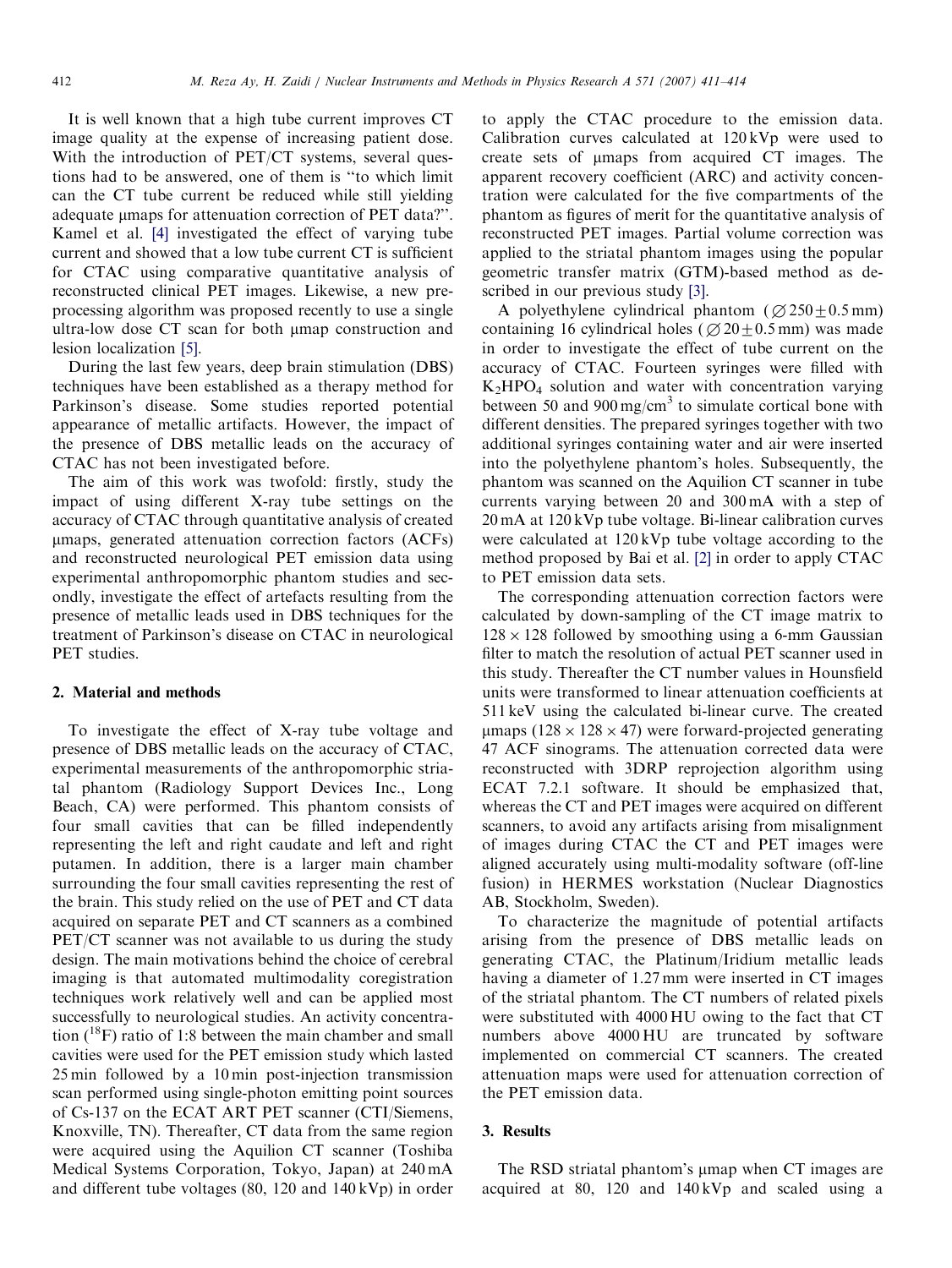calibration curve derived at 120 kVp were calculated. Thereafter, the created umaps were used for attenuation correction of PET emission data. The ARC values for each compartment were calculated after partial volume correction. There is no visually significant difference between the images corrected for attenuation using different methods. After partial volume correction of the emission images corrected for attenuation using CT images acquired at 80 and  $140 \text{ kVp}$ , an average relative difference of  $-2.9\%$  and 0.7% with the images acquired at 120 kVp was observed between absolute activity concentrations in five regions of the anthropomorphic striatal phantom when CT images are converted to umaps using a single calibration curve derived at 120 kVp, respectively. A detailed analysis of the impact of tube voltage on the accuracy of CTAC has been addressed elsewhere [\[3\].](#page-3-0)

Fig. 1 shows the percentage relative difference of CT numbers in four different regions of the cylindrical phantom between the image acquired at 300 mA and images acquired with various tube currents. A maximum absolute relative difference of 0.9% was observed between average CT numbers of images acquired at 300 mA and those acquired with tube currents from 20 to 280 mA in steps of 20 mA. Fig. 1 shows that the CT numbers are tube current (mA) independent, owing to the fact that increasing tube current increases  $S/N$  ratio and decreases statistical fluctuations in the images, thus improving image quality. The statistical fluctuations of CT numbers in low current CT images are substantially reduced during the downsampling and smoothing processes intrinsic to the CTAC procedure.

The acquired phantom images with different tube currents were used for calculation of umaps and ACFs. Fig. 2 shows one slice of the original CT image, calculated mmap and ACF sinograms using CTAC method for images acquired at minimum (20 mA) and maximum (300 mA) tube current.



Fig. 1. Percentage relative difference between CT numbers (HU) of four regions in the designed polyethylene phantom between the image acquired at 300 mA and those acquired with tube currents from 20 to 280 mA in steps of 20 mA.



Fig. 2. From left to right the original CT image of the phantom acquired in 120 kVp, the calculated mmap at 511 keV using CTAC and ACF sinogram (view 23/47) at 20 mA (top) and 300 mA (bottom).



Fig. 3. Calculated µmap after manual insertion of metallic DBS leads into the CT images of RSD phantom (top). Reconstructed emission images after CTAC using created µmaps (bottom).

The impact of metallic DBS leads used for treatment of Parkinson's disease on CTAC was investigated in this study by inserting metallic leads in an appropriate region of the RSD striatal phantom's CT images (Fig. 3). The new set of CT images was used for attenuation correction of emission data using CTAC. The reconstructed PET emission images shown in Fig. 3 show that the DBS metallic leads do not create any visible or quantifiable artifacts in CT-based attenuation correction.

## 4. Conclusion

In this study the impact of tube voltage  $(kVp)$ , tube current (mA) and presence of DBS metallic leads on the accuracy of CT-based attenuation correction method was investigated in detail using experimental phantom measurements. It was concluded that the attenuation map derivation is independent of tube current used for the